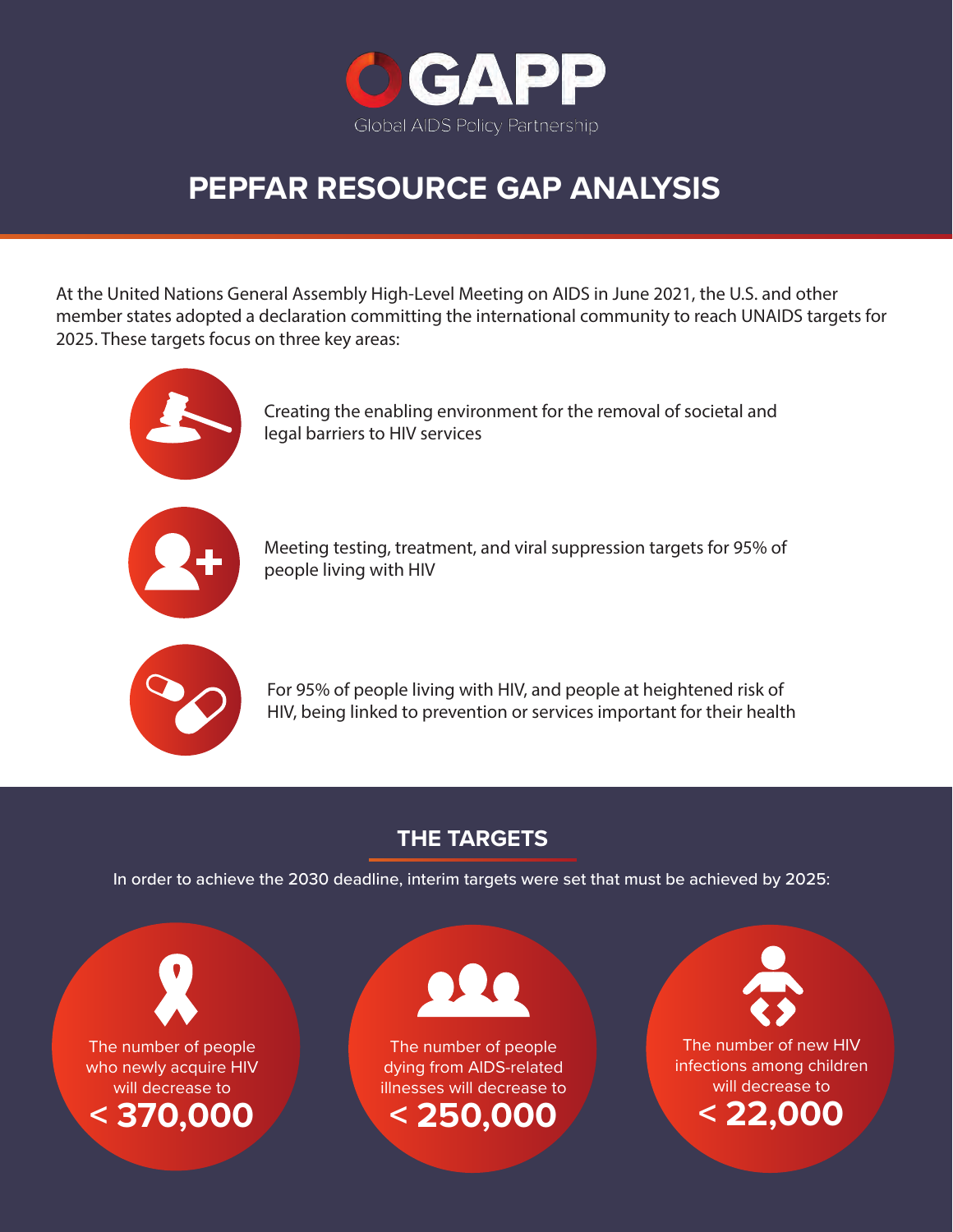#### **THE DISEASE BURDEN**

The 23 countries\* that receive PEPFAR funding comprise more than half of all global HIV infections and AIDS deaths.



#### **RESOURCE GAP**

Since it was established, PEPFAR has consistently contributed about 1/5 of the global resources to fight HIV/AIDS. To meet the global 2025 obligations in 23 priority countries, we must increase investments in PEPFAR.



Current investment in PEPFAR: **\$4.39 B**

Needed investment in PEPFAR by 2025: **\$6.72 B**

UNAIDS estimates that for all low and middle income countries, the total investment—including but not limited to PEPFAR— will need to increase by \$7.5 billion to reach the 2025 targets.